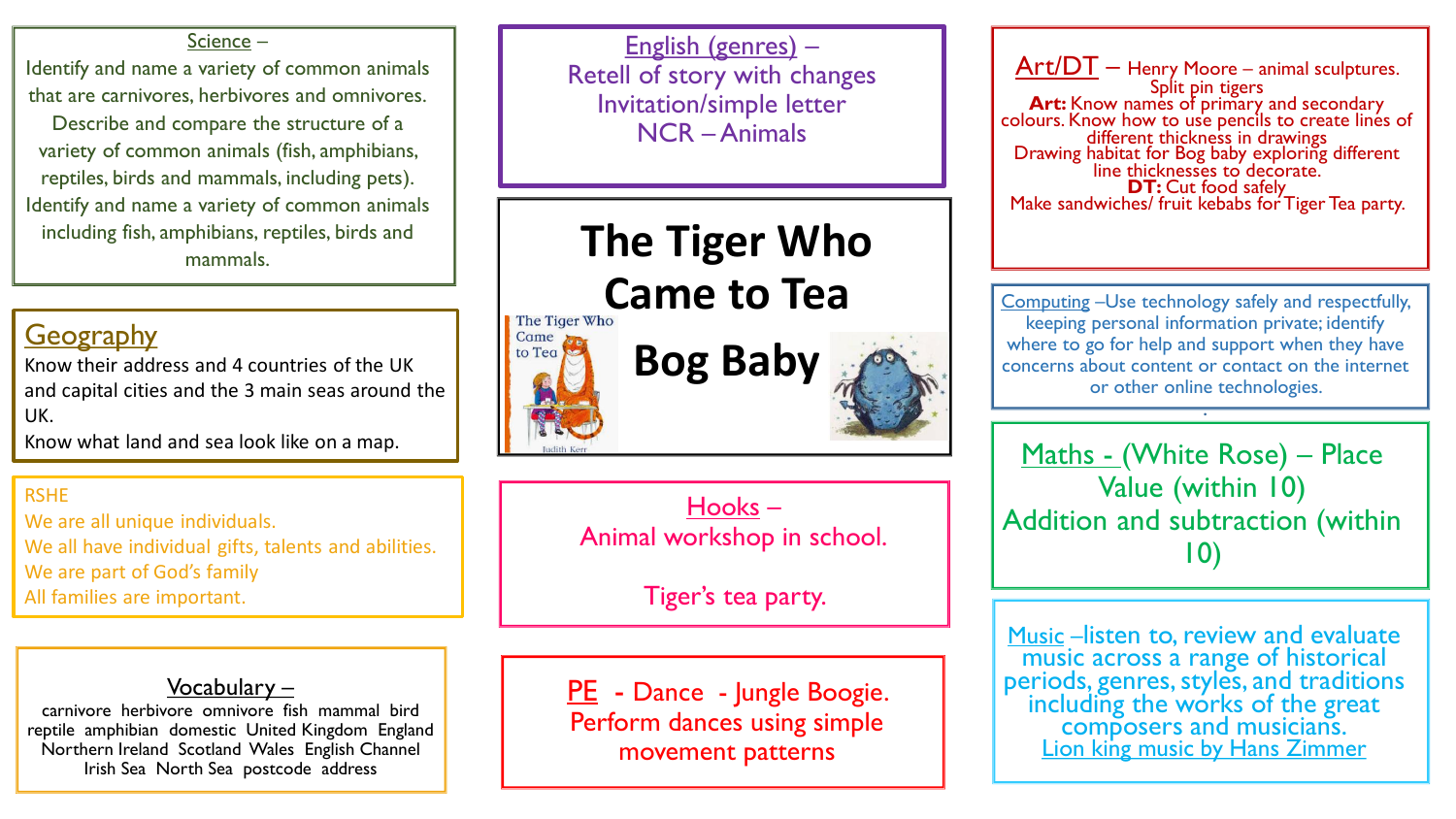Science -Observe changes across the four seasons.

Observe and describe weather associated with the seasons and how day length varies.

### **Geography**

Know where the equator, north and south pole are on a globe. Know 4 points of a compass. Know features of hot and cold places. Know and recognise main weather symbols. Know which is the hottest and coldest season. Recording of weather ongoing across the year

### RSHE

That we all have different likes and dislikes A language to describe feelings Who to go to if they need help or are worried

### **History**

I know Remembrance day is also known as Armistice Day I know it marks the end of World War 1.

I know it is a day where we remember all those who served in the war.

I know we wear a poppy in honour of them.

Use words and phrases, e.g. old, new, long time ago. Find out something about the past by talking to an older person.

Talk, write or draw about things from the past.

### Vocabulary –

Seasons Autumn Winter Spring Summer weather snow sleet hail rain dry wet windy hot cold frosty equator compass North South East West North Pole South Pole globe

English (genres) – Recount of trip to woods Character descriptions

> **Can't You Sleep Little Bear**

## **Lost and Found**



Hooks – Bear cave in class with lanterns. Nature walk – seasonal changes

### **P.E** – Master basic movements through gymnastics

**A – Agility**

**B – Balance**

**C – Co-ordination**

Art/DT -Floating and sinking. Making a boat for the penguin. **Art**: Chalk bear landscapes **DT:** Make a boat for penguin Use own ideas to design something and describe how their own idea works Design a product which moves (Sail on a boat) Explain to someone else how they made their product and make a simple plan before making Use own ideas to make something Make a product which moves Choose appropriate resources and tools Describe how something works Explain what works well and not so well in the model they have made

Computing –Understand what algorithms are; how they are implemented as programs on digital devices; and that programs execute by following precise and unambiguous instructions.

.

Maths (White Rose) – Shape Place Value (within 20)

Music – Learn to sing and use their voices, to create and compose music on their own and with others, have the opportunity instrument, use technology appropriately and have the opportunity to progress to the next level of musical excellence. Charanga – Polar bear song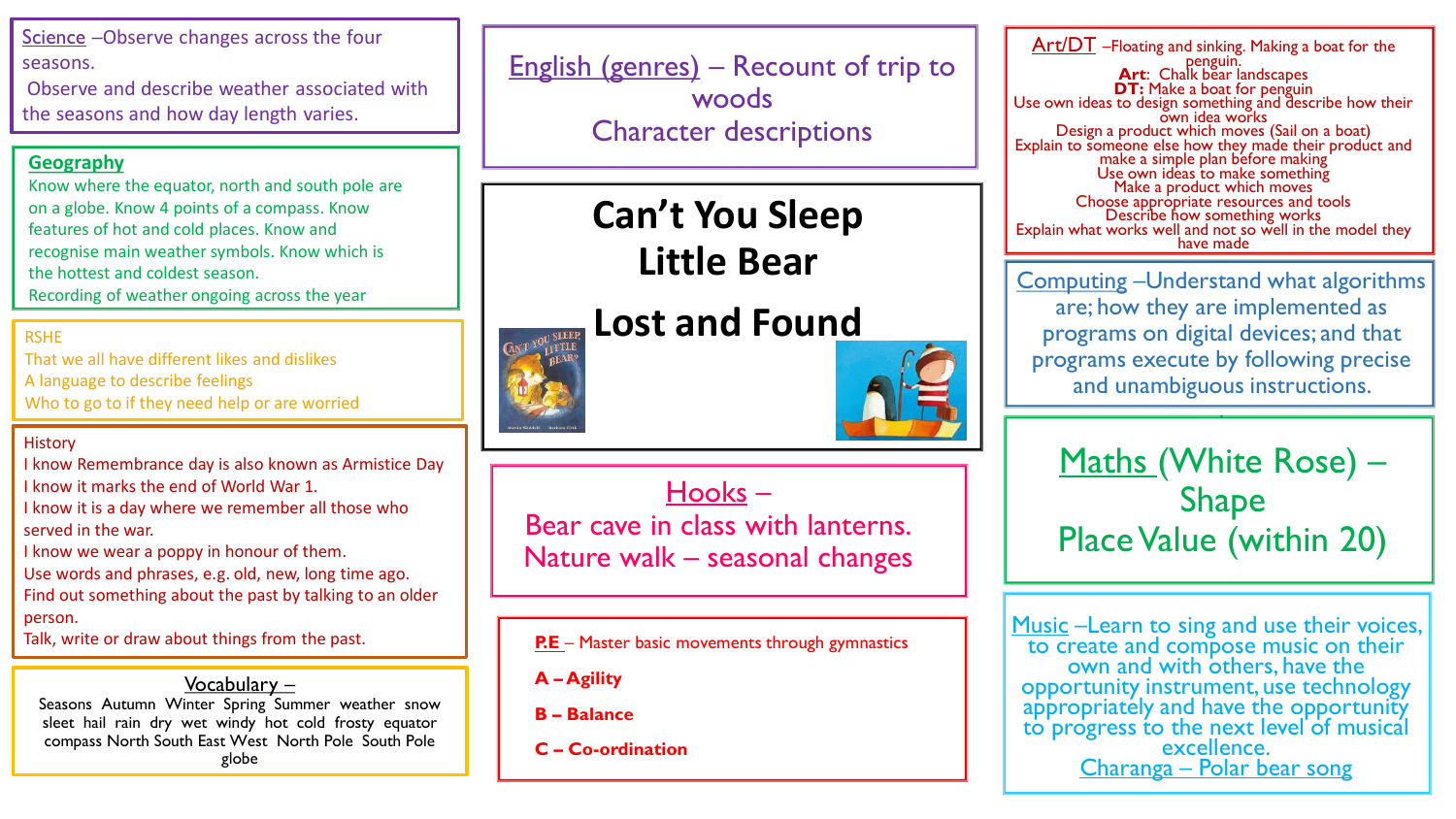Science –Identify, name, draw and label the basic parts of the human body and say which part of the body is associated with each sense.

History – Compare aspects of life in different periods (Florence Nightingale and Mary Seacole and a present day nurse)

I know who Florence Nightingale was and about her life.

I know what Florence Nightingale did when she went to Scutari.

I know who Mary Seacole was and what she did. I can say how nursing has changed since their days.

Use phrases and words, e.g. old, new, a long time ago.

Recognise the difference between past and present in their own lives.

Begin to suggest why somethings are different. Discuss different ways the past is represented. Tell stories about the past.

Talk, write or draw about things from the past.

### RSHE

The names of external parts of the body The similarities and differences between girls and boys How to maintain personal hygiene What constitutes a healthy lifestyle including physical activity, dental health and healthy eating

### **Geography**

Reinforce map skills.

Locate where Florence Nightingale was born.

Vocabulary  $$ human body head shoulders knees toes hands arms legs feet fingers eyes ears mouth nose sight hearing touch taste smell Florence Nightingale nurse war hospital Victorian modern past soldier lantern

English (genres) – Simple Diary Fact sheet (NCR)

## **Nurse Clementine**



Nurse. Florence Nightingale Workshop.

PE - Master basic movements Walking, running, jumping, stopping and starting. Tig games Gym: Y1/2 Talk about how their body feels. Y1 Explain how to exercise safely. Y1 Move across a space in a variety of ways. Y1/2 Copy, explore and remember actions. Y1/2 move with control and care and coordination. Y1 Move across a space in a variety of ways. Art/DT: Art:

Arcimboldo – body parts including 3D elements (rolled/ coiled eg hair) Know how to show how people feel in paintings and drawings Know how to cut, roll and coil materials – make a Florence Nightingale lantern.

Computing –create and debug simple programs.

Maths (White Rose) -Addition (within 20) Hooks –Visit from a Figure 1 Place Value (within 50)

> Music - Perform, understand and explore how music is created, produced and communicated. Have the opportunity to progress to the next level of excellence.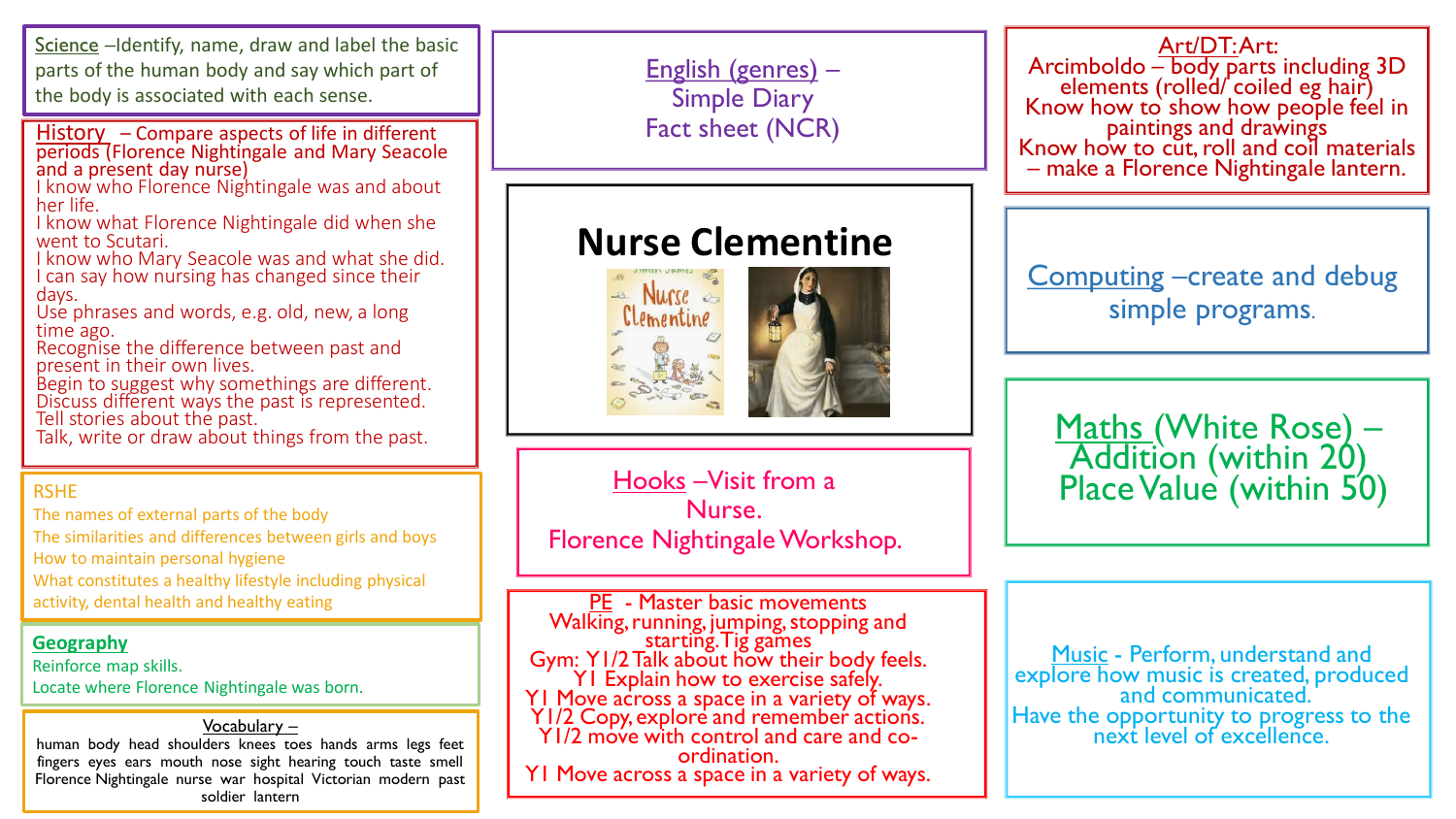Science – Distinguish between an object and the material from which it is made. Identify and name a variety of everyday materials, including wood, plastic, glass, metal, water, and rock. Compare and group together a variety of everyday materials on the basis of their simple physical properties. Describe the simple physical properties of a variety of everyday materials

### Geography

Know the key features of our local environment. Locate significant places eg Manchester and Oldham on a map of the UK. Know what a human and physical feature is.

## RSHE

A basic understanding that feelings and actions are two different things Simple strategies for managing feelings and behaviour

That choices have consequences.

Vocabulary – material wood plastic metal water rock fabric object city town village Manchester Oldham Uppermill difference

English (genres) –Postcards (description) Retell with changes

# **Alien's Love Underpants**





Hooks – Alien Spaceship Crashed. Science workshop to visit school – materials

PE - Games: master basic movements

Throwing at targets underarm – Develop hand eye co-ordination through games such as dodgeball and athletics i.e. javelin.

Key skills covered:

Y1 Use a ball to roll, catch, hit and kick.

Art/DT DT – Design and make a spaceship (structure for a purpose) Use own ideas to design something and describe how their own idea works Explain to someone else how they made their product and make a simple plan before making Use own ideas to make something Choose appropriate resources and tools Describe how something works Explain what works well and not so well in the model they have made Make their own model stronger

Computing –Use logical reasoning to predict the behaviour of simple programs.

> Maths (White Rose) length / height weight / volume

Music – Understand and explore how music is created, produced and communicated, including through the interrelated dimensions: pitch, duration, dynamics, tempo, timbre, texture, structure and appropriate musical notations.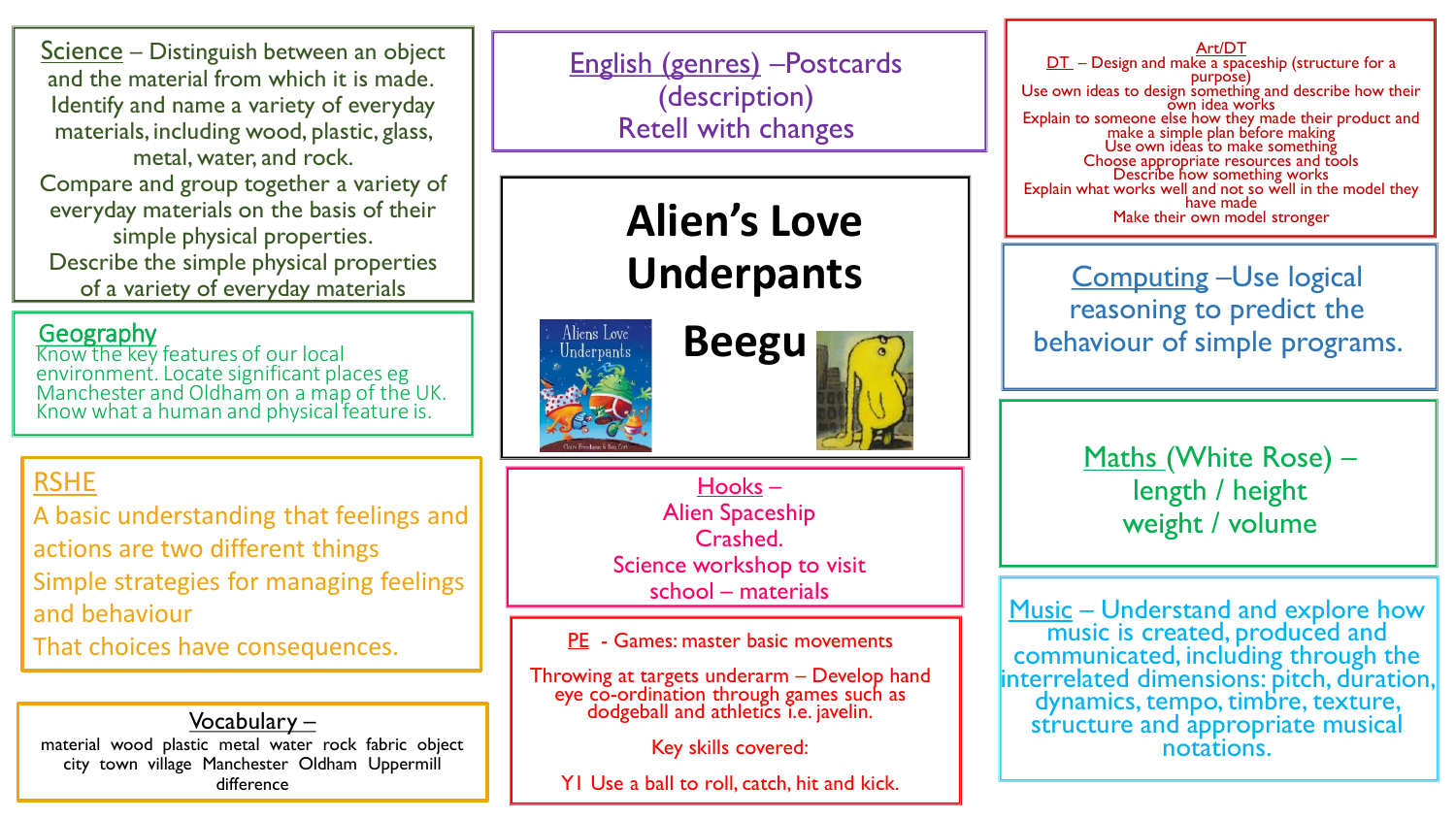Science – Identify and describe the basic structure of a variety of common flowering plants, including trees.

Identify and name a variety of common wild and garden plants, including deciduous and evergreen trees

### RSHE

That there are life stages from birth to death.

We are made by God and are special We are all children of God About the sacrament of Baptism.

### Vocabulary –

Plants Seeds plant grow soil pots warmth light water wild Dandelion Daisy Buttercup Clover Bramble Nettle Dog roses Ivy Common Clematis Fuschia Heather Iris Honeysuckle Lily Lavender Pansy Rose Poppy courgettes tomatoes deciduous evergreen trunk branches leaves flower petals roots seeds stem anchor absorb minerals water energy germinate

English (genres) – **Instructions** Poem



**Look! Flowers by Stephanie Calmenson**



**The Tiny Seed by Eric Carle** 

> Hooks – Trip to the garden **Centre** Planting with family

PE - Games Participating in team games developing simple tactics for attacking and defending.

Through football, handball, hockey and dodgeball. Working 1:1 in attacking and defending.

Key skills covered: Y1 Explain how to exercise safely. Y1 Use a ball to roll, catch, hit and kick.

**Art/DT** – Artist focus Monet- flowers Art: describe what can be seen and give an opinion about the work of an artist Ask questions about a piece of art

Know how to use IT to create a picture (flowers theme) Know how to create moods in art Know how to create a repeating pattern in print. (nature printing eg dandelions/ Celery bases to create flowers)

Computing – Use technology purposefully to create, organise, store, manipulate and retrieve digital content

Maths (White Rose) – multiplication / division fractions

Music - perform, understand and explore how music is created, produced and communicated. Have the opportunity to progress to the next level of excellence.